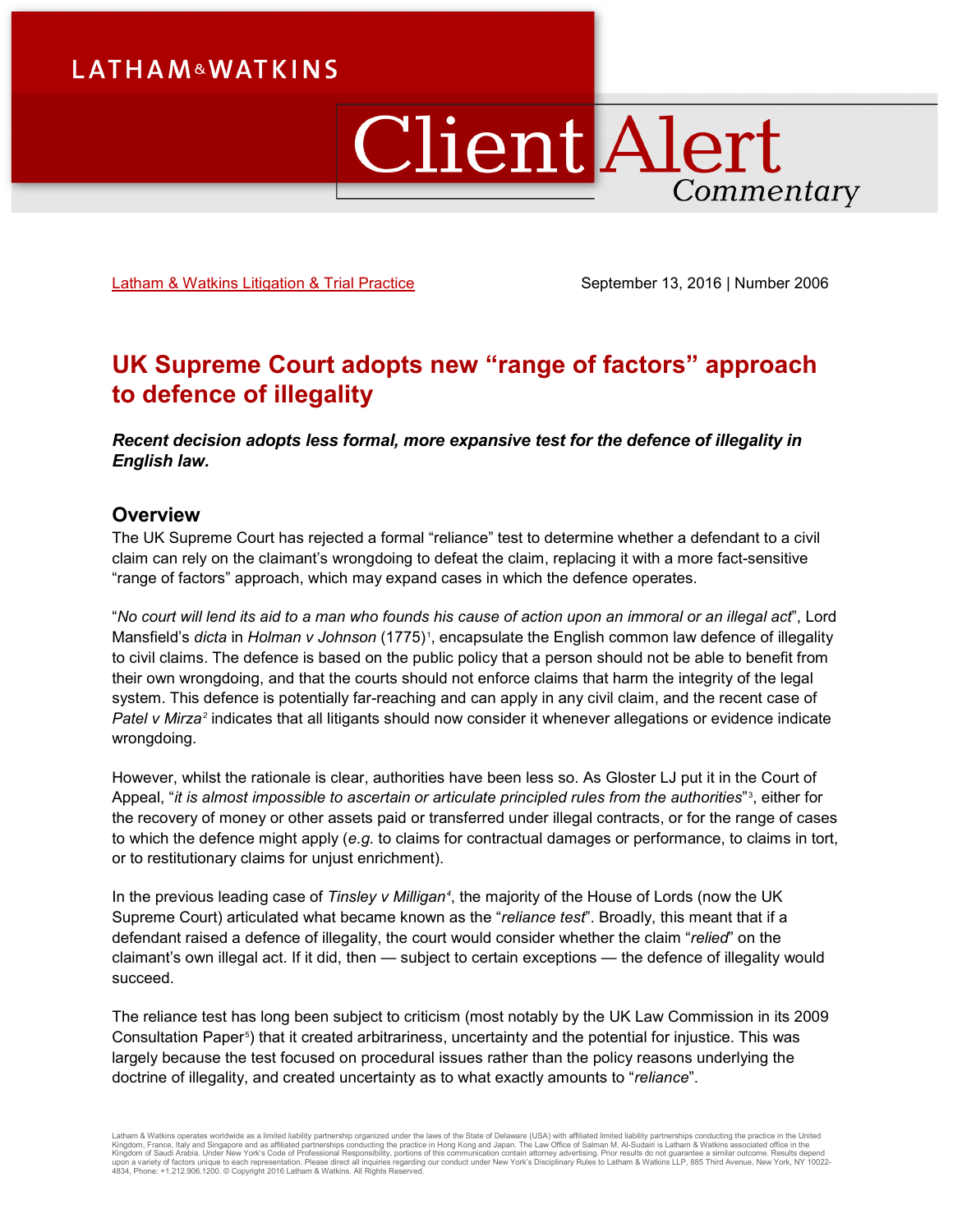In *Patel v Mirza,* the Supreme Court rejected the reliance test and held that a "*range of factors*" test should apply instead. This may expand the range of cases in which illegality can be argued. It might also lead to uncertainty in the test's application. However, case law has historically produced few cases regarded as unjust (and indeed even the Law Commission did not suggest that the law had resulted in unsatisfactory outcomes), and so uncertainty may prove to be an overstated concern.

## **Facts**

Mr Patel transferred funds to Mr Mirza in anticipation of Mr Mirza acquiring insider information in order to commit market abuse by using the funds to bet on the price of RBS shares. The bet ultimately did not take place as the insider information never materialised. Mr Mirza refused to repay the funds to Mr Patel, and Mr Patel sued Mr Mirza to recover the funds, a restitutionary claim based on the failure of their agreement. Mr Mirza argued the defence of illegality on the basis that the agreement amounted to a conspiracy to commit an offence of insider dealing under section 52 of the Criminal Justice Act 1993 (the CJA), and Mr Patel had therefore relied on his own illegal act in order to found his claim.

The illegality defence was successful at first instance but overturned on appeal. Mr Mirza subsequently appealed to the Supreme Court.

## **Majority decision: "range of factors" approach**

The majority of the Supreme Court, having considered the Law Commission report and jurisprudence in Australia, Canada and the US, endorsed Gloster LJ in the Court of Appeal and agreed with the criticisms of the "*reliance test*", in particular:

- The test resolved cases according to a procedural technicality, which has nothing to do with the underlying policies
- The test did not permit differentiation between "*peripheral and central*" or "*minor and serious*" illegality
- Courts had sought ways to avoid the rule if they did not like the consequences
- A rule based on public policy "should strive for the most desirable policy outcome"
- A refinement of a "rule-based" approach would not be satisfactorily accomplished

Accordingly, Lord Toulson (for the majority) set out the new "*range of factors*" test as follows:

"*The essential rationale of the illegality doctrine is that it would be contrary to the public interest to enforce a claim if to do so would be harmful to the integrity of the legal system… In assessing whether the public interest would be harmed in that way, it is necessary* 

- *a) to consider the underlying purpose of the prohibition which has been transgressed and whether that purpose will be enhanced by denial of the claim,*
- *b) to consider any other relevant public policy on which the denial of the claim may have an impact, and*
- c) *to consider whether denial of the claim would be a proportionate response to the illegality, bearing in mind that punishment is a matter for the criminal courts*."[6](#page-3-5)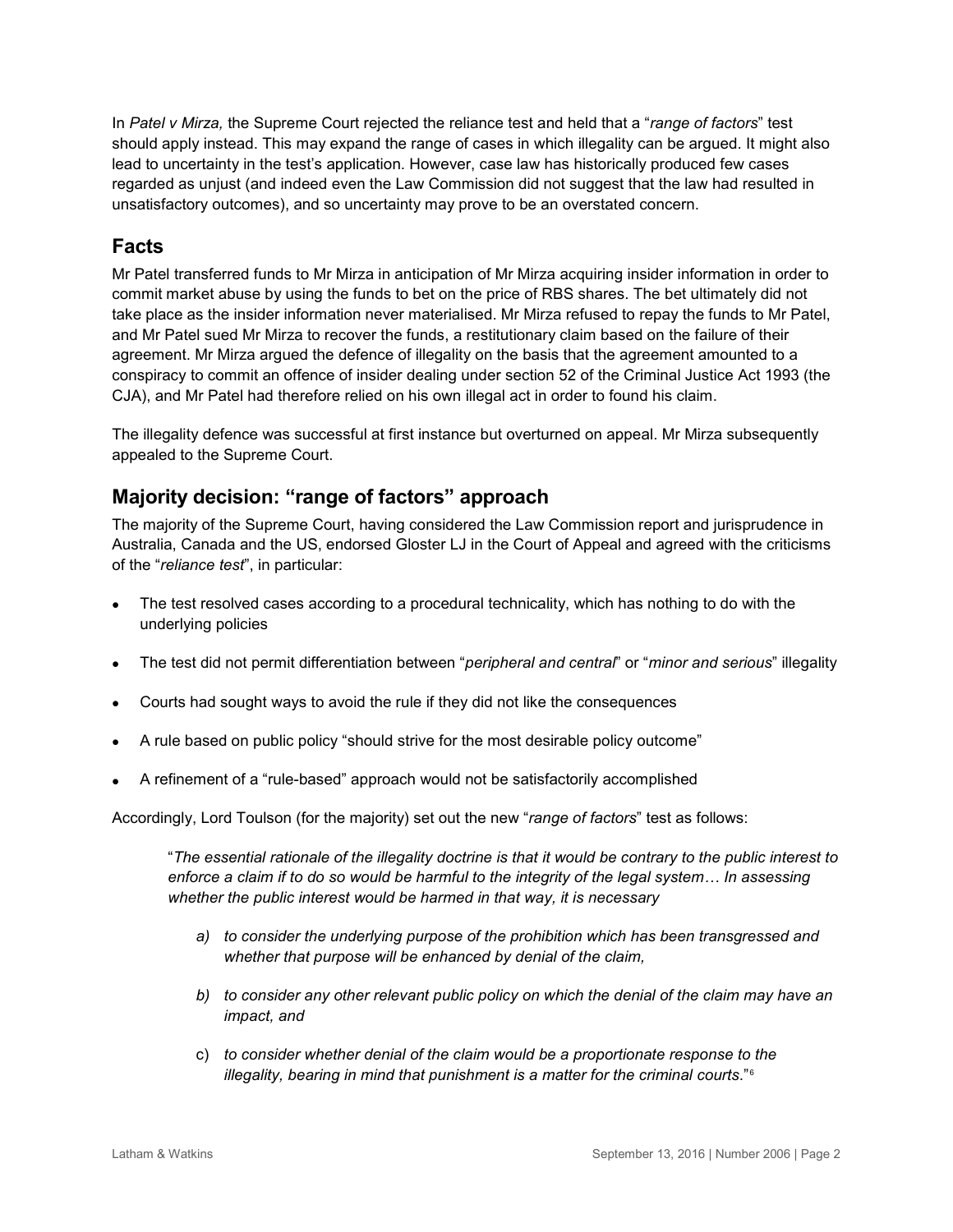In adopting this test, the Supreme Court recognised the potential for uncertainty, but noted that this was not an area where certainty was "*particularly important*". Citing Lord Mansfield[7](#page-3-6) : "'*In all mercantile transactions the great object should be certainty' […] The same considerations do not apply in the same way to people contemplating unlawful activity*".

Applying the test, the Supreme Court decided that the purpose of the legislation was to prevent market abuse, while Mr Patel's claim was to reverse the payment made for that purpose. Accordingly, the claim was not contrary to the policy behind the rule prohibiting the illegal conduct, and so the Supreme Court granted Mr Patel's appeal.

## **Dissenting views: a modified reliance principle?**

Whilst agreeing with the outcome of the appeal, the minority of the Supreme Court (Lord Sumption, Lord Mance and Lord Clarke) disagreed with the rationale of the majority. In Lord Sumption's view, all the considerations the Law Commission identified were already reflected in the development of the reliance test, properly applied<sup>s</sup>. In contrast, Lord Sumption considered the "*range of factors*" test to be:

"*far too vague and potentially far too wide to serve as the basis on which a person may be denied his legal rights. It converts a legal principle into an exercise of judicial discretion, in the process exhibiting all the vices of 'complexity, uncertainty, arbitrariness and lack of transparency' which Lord Toulson JSC attributes to the present law*."[9](#page-3-8)

Lord Sumption favoured a principled approach founded on the "*reliance test*", which did not "*depend on adventitious procedural matters*"[10](#page-3-9) (which he considered wrongly determined *Tinsley v. Milligan*) but would instead focus on the substance of what must be proved: "*a direct causal link between the illegality and the claim, distinguishing between those illegal acts which are collateral or matters of background only, and those from which the legal right asserted can be said to result*"[11](#page-3-10).

Lord Sumption also identified exceptions to the reliance test, in cases where the parties were not *in pare delicto*, *i.e.,* not legally on the same footing rather than on the basis of comparative blameworthiness for example, if the claimant's illegality was involuntary, or if the rule of law generating the illegality was intended to protect the claimant<sup>12</sup>.

## **What next for the defence of illegality?**

It is clear that the Supreme Court was united in its rejection of the formal "reliance test" set out in *Tinsley v. Milligan*, and that the majority favoured the "*range of factors*" approach. It remains to be seen whether the concerns Lord Sumption raised will prove justified, especially given that he accepted that those factors are borne out by existing decisions.

It is possible that the case law on the doctrine of illegality will now develop a clear set of principles to illustrate the "*range of factors*" approach adopted by the majority. In the meantime, it is clear that the defence of illegality may now be a potentially relevant factor in a wider range of disputes, and will not depend on how the case is formally pleaded. Claimants and defendants would be well advised to consider this in every dispute involving a potential illegal factor.

If you have questions about this *Client Alert*, please contact one of the authors listed below or the Latham lawyer with whom you normally consult: